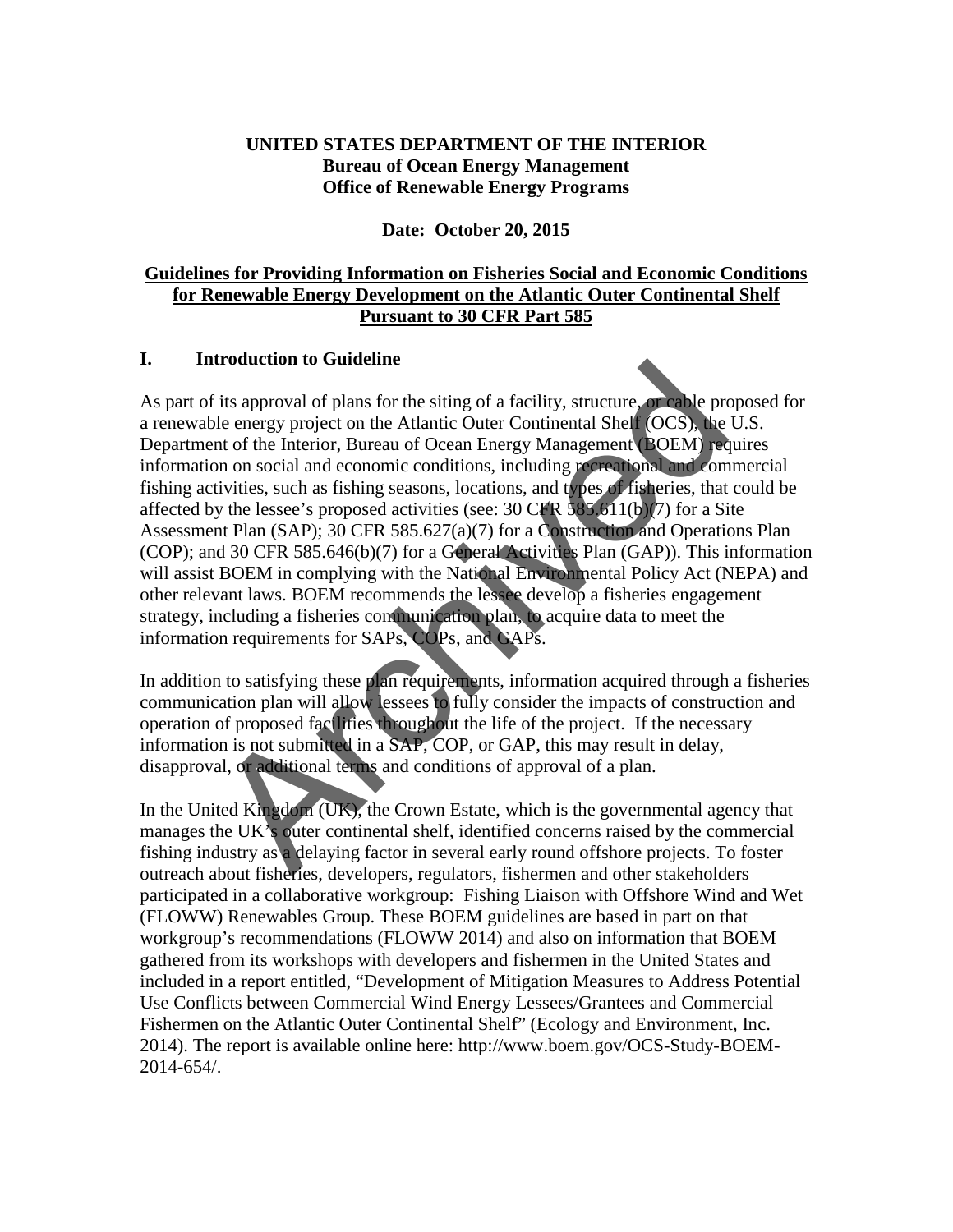This guidance document addresses only one of the recommendations from that Mitigation Measures project: Best Management Practice #1 – Fisheries Communication and Outreach Plan (Ecology and Environment, Inc. 2014). Effective communications are the foundation for other fisheries-related best management practices, such as discussing the monitoring of potential impacts on fisheries resources and evaluating the effectiveness of mitigation methods.

These guidelines provide recommendations for complying with information requirements outlined in the regulatory provisions listed above. BOEM provides recommendations for conducting and reporting the results of other baseline collection studies, including fishery resources and benthic habitats, in separate guidelines (http://www.boem.gov/Nationaland-Regional-Guidelines-for-Renewable-Energy-Activities).

These guidelines may be updated periodically based upon public feedback and evaluation by BOEM staff.

# **II. Authority and Regulations**

BOEM has statutory obligations under the Outer Continental Shelf Lands Act (43 U.S.C. § 1337(8)(p)) to ensure any on-lease activities protect the environment, conserve natural resources, prevent interference with reasonable uses of the U.S. exclusive economic zone, and consider the use of the sea as a fishery. BOEM also has statutory obligations under NEPA (42 U.S.C. §§ 4321 *et seq*.) to evaluate social and economic impacts of a potential project. Under BOEM's regulations, BOEM must coordinate with relevant Federal agencies, including, in particular, those agencies involved in planning activities that are undertaken to avoid conflicts among users and maximize the economic and ecological benefits of the OCS (30 CFR  $585.102(a)(5)$ ). bial-outcomines-tot-Renewable-Energy-Activities).<br>
Idelines may be updated periodically based upon public feedback and<br>
1 staff.<br>
uthority and Regulations<br>
as statutory obligations under the Outer Continental Shelf) ands

In order for BOEM to evaluate impacts to social and economic conditions of the fishing industry, a lessee's plan should demonstrate how those conditions were considered and impacts assessed, both quantitatively and qualitatively, and should provide potential methods to avoid or mitigate impacts (see 30 CFR Part 585, Subpart F).

BOEM will review the submitted SAP, COP, or GAP and any relevant supporting information to determine if the plan contains the information necessary to conduct BOEM's technical and environmental reviews. Upon completion of BOEM's technical and environmental reviews and other reviews required by Federal laws, BOEM may approve, disapprove, or approve with modifications the lessee's SAP, COP, or GAP.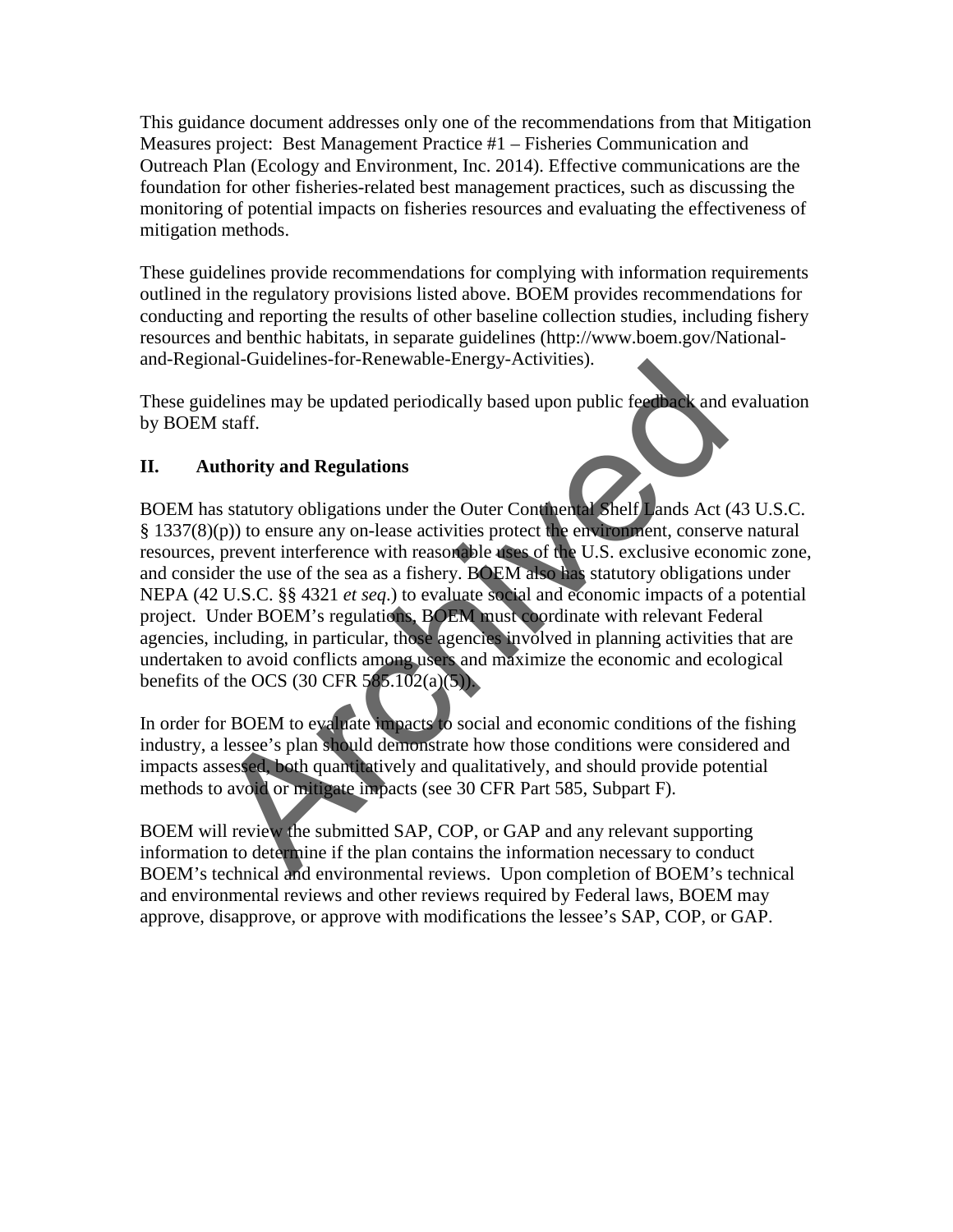Relevant regulatory provisions for lessees within 30 CFR Part 585 Subpart F include the following:

|    | <b>Information Requirement</b>                                                                                                                                                                                                                                                                            | <b>Type of</b><br>Plan  | <b>Regulatory Citation</b>                                                                                          |
|----|-----------------------------------------------------------------------------------------------------------------------------------------------------------------------------------------------------------------------------------------------------------------------------------------------------------|-------------------------|---------------------------------------------------------------------------------------------------------------------|
| 1. | Your plans must demonstrate that you have<br>planned and are prepared to conduct the<br>proposed activities in a manner that does not<br>unreasonably interfere with other uses of the<br>OCS and uses best management practices.                                                                         | SAP,<br>COP,<br>and GAP | 30 CFR 585.606(a)(3) &<br>(6) (SAP); 30 CFR<br>585.621(c) & (f) (COP);<br>and 30 CFR 585.641(c) $&$<br>$(f)$ (GAP). |
| 2. | You must submit with your plans a list of<br>agencies and persons with whom you have<br>communicated, or with whom you will<br>communicate, regarding potential impacts<br>associated with you proposed activities. This<br>description must contain the contact<br>information and the issues discussed. | SAP,<br>COP,<br>and GAP | 30 CFR 585.610(a)(13)<br>(SAP), 30 CFR<br>585.626(b)(17) (COP), 30<br>CFR 585.645(b)(14)<br>$(\overline{GAP})$      |
| 3. | You must submit additional project-specific<br>information requested by BOEM.                                                                                                                                                                                                                             | SAP,<br>COP.<br>and GAP | 30 CFR 585.610(a) (17)<br>(SAP), 30 CFR<br>585.626(b) (23) (COP),<br>and 30 CFR<br>585.645(b)(16) (GAP)             |
| 4. | You must provide a description of the social<br>and economic conditions of commercial and<br>recreational fisheries that could be affected<br>by the activities proposed in the plan.                                                                                                                     | SAP,<br>COP,<br>and GAP | 30 CFR 585.611(b)(7)<br>(SAP); 30 CFR<br>585.627(a)(7) (COP); and<br>30 CFR 585.646(b)(7)<br>(GAP)                  |
| 5. | <b>BOEM</b> may require additional information<br>during the review of the plans and failure to<br>provide the information may result in the<br>disapproval of the plan.                                                                                                                                  | SAP,<br>COP,<br>and GAP | 30 CFR 585.613(d)<br>(SAP); 30 CFR<br>585.628(e) (COP); 30<br>CFR 585.648(d) (GAP)                                  |

Elements of these guidelines may be required under the terms and conditions of a specific lease or grant. A lease or grant may also have requirements that differ from or add to regulatory requirements and recommendations discussed in these guidelines. To the extent that there is a conflict, the terms of the lease or grant supersede this guidance and/or the applicable regulatory section(s).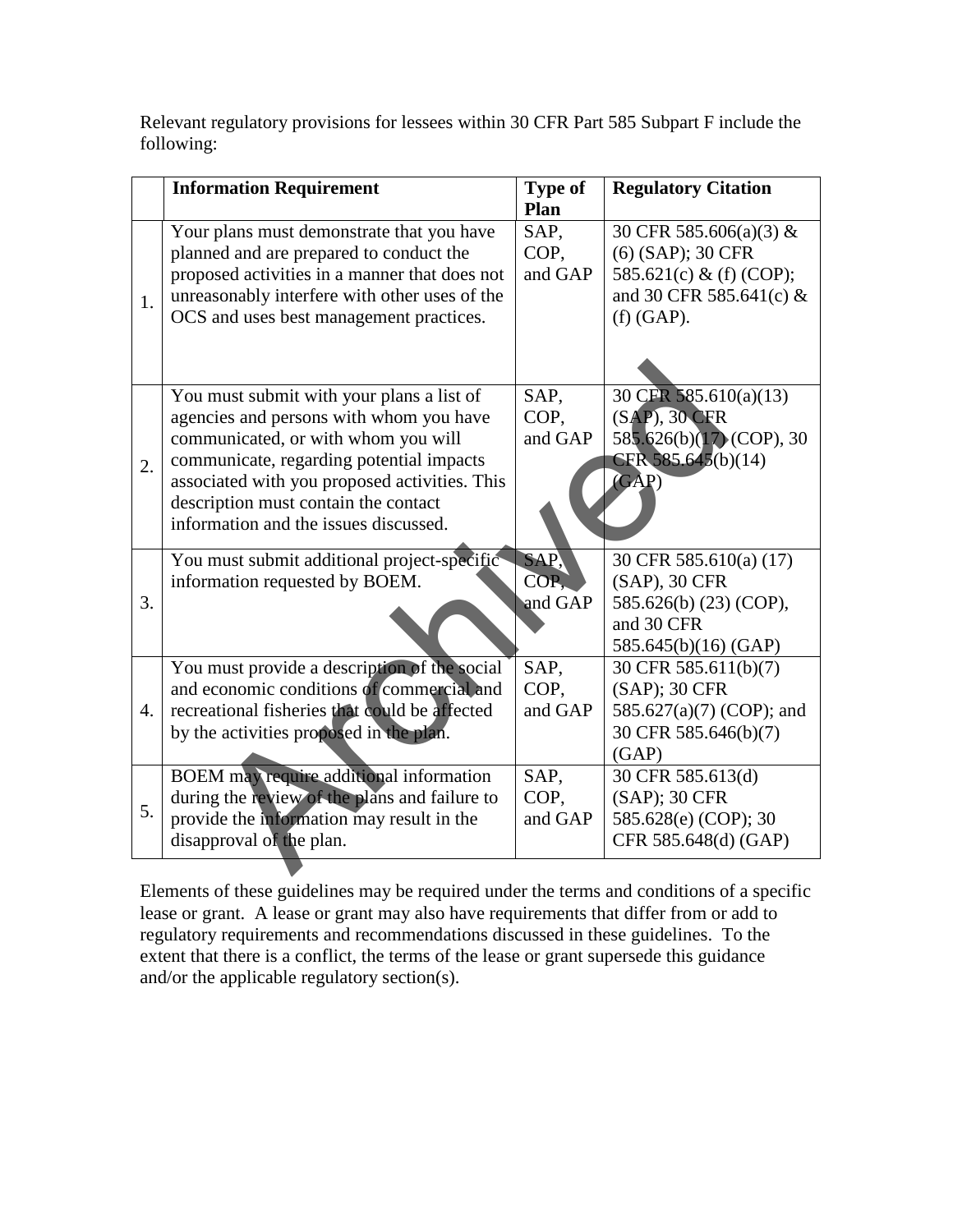### **III. Recommended Practices for Outreach to Commercial and Recreational Fisheries**

The following practices will help ensure effective communication with potentially affected fishermen so that BOEM's informational needs for SAPs, COPs, and GAPs, are met.

## **Early Communication with BOEM and Stakeholders**

Early communication between the lessee and BOEM allows for the discussion of objectives and expectations regarding assessing project impacts to fishery socioeconomic conditions. BOEM often requires, through lease and grant terms, that lessees and grantees submit a pre-construction survey plan and schedule a pre-survey meeting with BOEM. As part of this meeting, BOEM recommends that the lessee be prepared to discuss its fisheries engagement strategy, including its proposal for a fisheries communication plan. Therefore, initial outreach to the fishing community should begin before the development of survey plans to avoid, minimize, or mitigate impacts during site characterization and assessment activities.

BOEM also strongly encourages outreach to individual state fishery management agencies and regional fishery management organizations during the development of a fisheries communications plan. Lessees should strive to resolve any issues or disagreements that arise with fishery management agencies and organizations with respect to the fisheries communications plan.

Given that BOEM requires both a description of the social and economic conditions of potentially impacted commercial and recreational fisheries and a demonstration that a lessee has avoided unreasonable interference with competing uses of the OCS, a lessee's failure to initiate an effective fishery engagement strategy early in its lease term could delay BOEM's approval of the SAP, COP, or GAP. A lessee's failure to submit necessary information in a SAP, COP, or GAP may also result in disapproval or additional terms and conditions of approval of a plan. conditions. BOEM the inequires, union and particular and principal exercises submit a pre-construction survey plan and schedule a pre-survey FM. As part of this meeting, BOEM recommends that the lessee be pre-<br>SM. As part

# **Review of Information Resources**

In developing a fisheries communication plan, BOEM recommends that lessees review the following documents in order to understand the importance of fisheries community engagement and benefit from lessons learned.

• Ecology and Environment, Inc. 2014. Development of Mitigation Measures to Address Potential Use Conflicts between Commercial Wind Energy Lessees/Grantees and Commercial Fishermen on the Atlantic Outer Continental Shelf Report on Best Management Practices and Mitigation Measures. A final report for the U.S. Department of the Interior, Bureau of Ocean Energy Management, Office of Renewal Energy Programs, Herndon, VA. OCS Study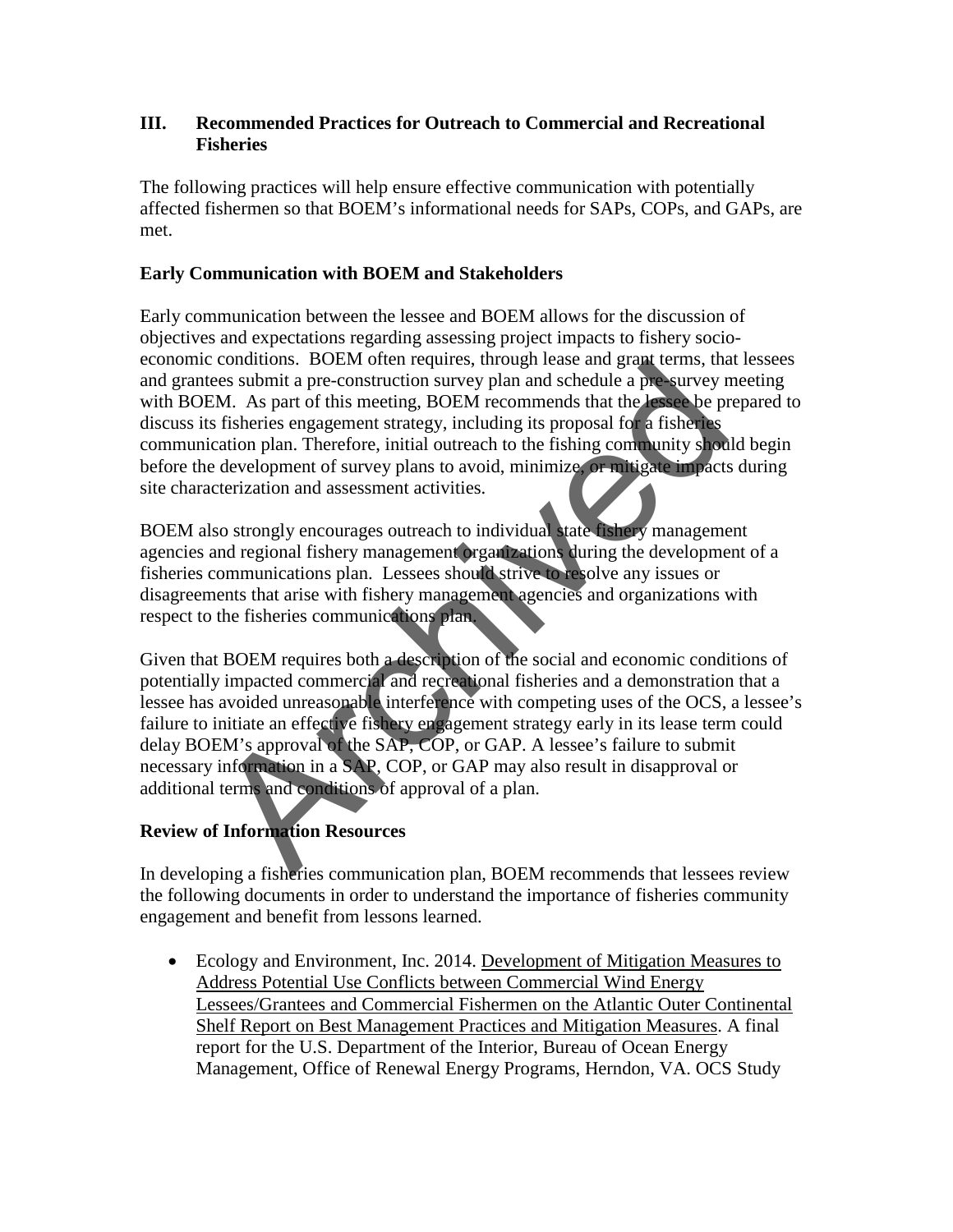BOEM 2014-654. 98 pp. Available at: http://www.boem.gov/OCS-Study-BOEM-2014-654.

- The Fishing Liaison with Offshore Wind and Wet Renewables Group (FLOWW). 2014. FLOWW Best Practice Guidance for Offshore Renewables Developments: Recommendations for Fisheries Liaison. Available online: [http://www.thecrownestate.co.uk/media/5693/floww-best-practice-guidance-for](http://www.thecrownestate.co.uk/media/5693/floww-best-practice-guidance-for-offshore-renewables-developments-recommendations-for-fisheries-liaison.pdf)[offshore-renewables-developments-recommendations-for-fisheries-liaison.pdf](http://www.thecrownestate.co.uk/media/5693/floww-best-practice-guidance-for-offshore-renewables-developments-recommendations-for-fisheries-liaison.pdf)
- Virginia Coastal Zone Management Program. 2015. Collaborative Fisheries Planning for Virginia's Offshore Wind Energy Area. Available at http://www.deq.virginia.gov/Programs/CoastalZoneManagement/CZMIssuesIniti atives/OceanPlanning/FishingandVirginiaOffshoreWind.aspx
- National Marine Fisheries Service's (NMFS) Office of Science and Technology, provides a good source for a baseline understanding of fishery social and economic conditions which is available at https://www.st.nmfs.noaa.gov. Their Human Dimensions Program maintains community profiles, social indicators, and social and cultural studies. the employment of the manufacturity in a lesser in the manufacture of the control and the employment conditions whi[ch](http://www.boem.gov/Renewable-Energy-Completed-Studies/) is available at https://www.shipsing.com/<br>archives/OceanPlanning/FishingandVirginiaOffshoreWind.asp.<br>arc
- In 2015, BOEM and NMFS completed an assessment of fisheries revenue from BOEM's wind energy areas and potential impacts from fishing disruption in those areas. This report, expected to be published in December 2015, will be posted on BOEM's renewable energy study webpage: [http://www.boem.gov/Renewable-](http://www.boem.gov/Renewable-Energy-Completed-Studies/)Energy-Completed-Studies/.

Together, these resources will significantly aid a lessee in

- identifying fishery stakeholders who conduct activities in its lease and project staging areas;
- understanding the nature and magnitude of fishery economic activity;
- predicting how a lessee's proposed activities may affect fisheries operations; and
- developing a fisheries communication plan.

# **Fisheries Communication Plan**

BOEM recommends that lessees develop, discuss with BOEM, and implement a projectspecific fisheries communication plan. This plan should identify at least two people responsible for communications between the lessee and the fishing community: a fisheries liaison (FL), who is the lessee's primary point of contact typically employed directly by the lessee; and a fisheries representative (FR), who is the fishing community's primary point of contact for communicating its concerns to the lessee.

BOEM recommends the lessee, represented by the FL and in cooperation with the FR, draft the fisheries communication plan. This plan should outline the specific methods for engaging and disseminating project information to the local fishing community, as well as other associated stakeholders, throughout each phase of the project. To the greatest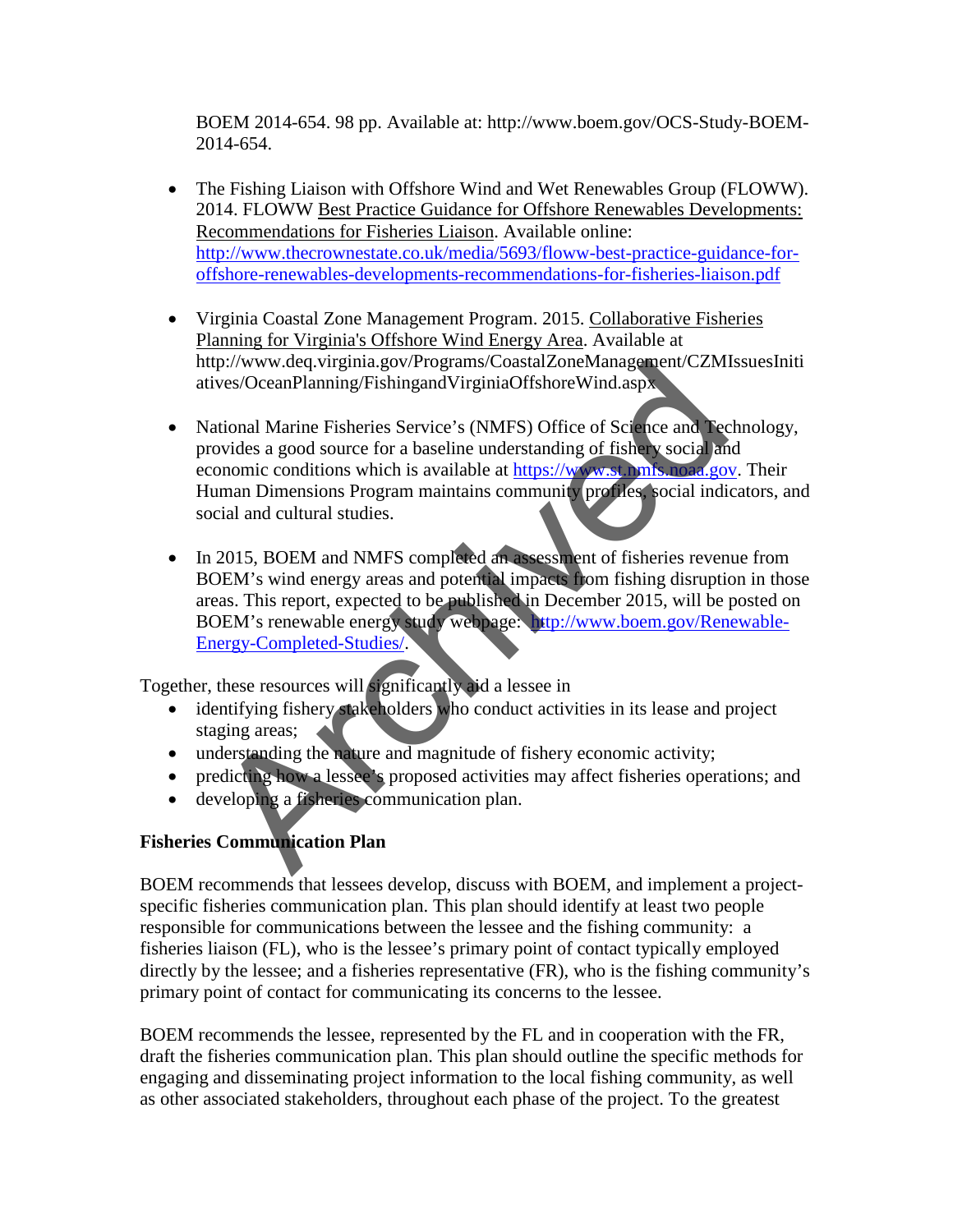extent practicable, the plan should describe how the lessee intends to engage the various fishing constituencies that are active within a project area. For example, the project area may be used by fishermen from ports where major activity related to construction would take place, as well as distant ports that are unaffected by shore-based activities. Lessees may contact BOEM for assistance in identifying potentially affected fisheries. Early communication ensures that the fishing community has an opportunity for meaningful input into all phases of development. BOEM recommends that the fisheries communication plan include, at a minimum:

- 1. The identification of the FL, or, at a minimum, a description of the process that the lessee will follow to identify its FL, and the scope of work that the FL will undertake. BOEM recommends that the FL serve as the lead public outreach representative from the lessee to the fishing industry. The FL communicates with fishermen groups, and ensures timely dissemination of information regarding all project activities. The FL organizes meetings, as necessary, in order to garner fishermen's views of project effects on their industry and navigational rights, and communicates fishermen concerns to management. The FL works directly with one or several FRs, who have specific knowledge and understanding of the local fishing communities' concerns. The FL, in consultation with the FR, develops a stakeholders list, including relevant fishery community individuals, officials, and organizations for future communication efforts.
- 2. The identification of the  $FR(s)$ , or at a minimum a description of the process the lessee will follow to identify an FR, and the scope of work that the FR will undertake. Because of the possibility for conflicts of interest, either real or perceived, BOEM recommends that the FR not be an employee of the lessee. However, the individual's work as the FR may be funded by the lessee, or by fishing organizations. The FR should have the trust of the fishing industry to be represented, be selected by members of the fishing community, and provide unbiased representation of the fishing community. The FR needs to be available throughout the planning and construction phases of the project. The FR provides the lessee, via the FL, with guidance on fishing activity in the area and an understanding of particular fishing sensitivities, including the different environmental and biological concerns related to impacts from offshore wind development in the region. Therefore, the FR needs to be knowledgeable about the different fishing sectors, seasons, key species, fishing patterns, and gear types, and have fishing experience in the region. The FR helps the FL disseminate project information to the FR's constituency and provides feedback to the FL regarding the success or failure of various best management practices and/or mitigation methods employed by the lessee. The FR communicates any potential conflicts to the FL immediately. In every three issues the event as the tract public conteach representing<br>see to the fishing industry. The FL communicates with fisthermen grows<br>it is seen the fishing industry. The FL communicates with fisthermen grows<br>it

In addition to a description of FL and FR responsibilities, a fisheries communication plan may include the following elements:

- Potentially affected fisheries;
- Communication methods and tools, including but not limited to:
	- o a project-sponsored 24-hour phone service for project information;